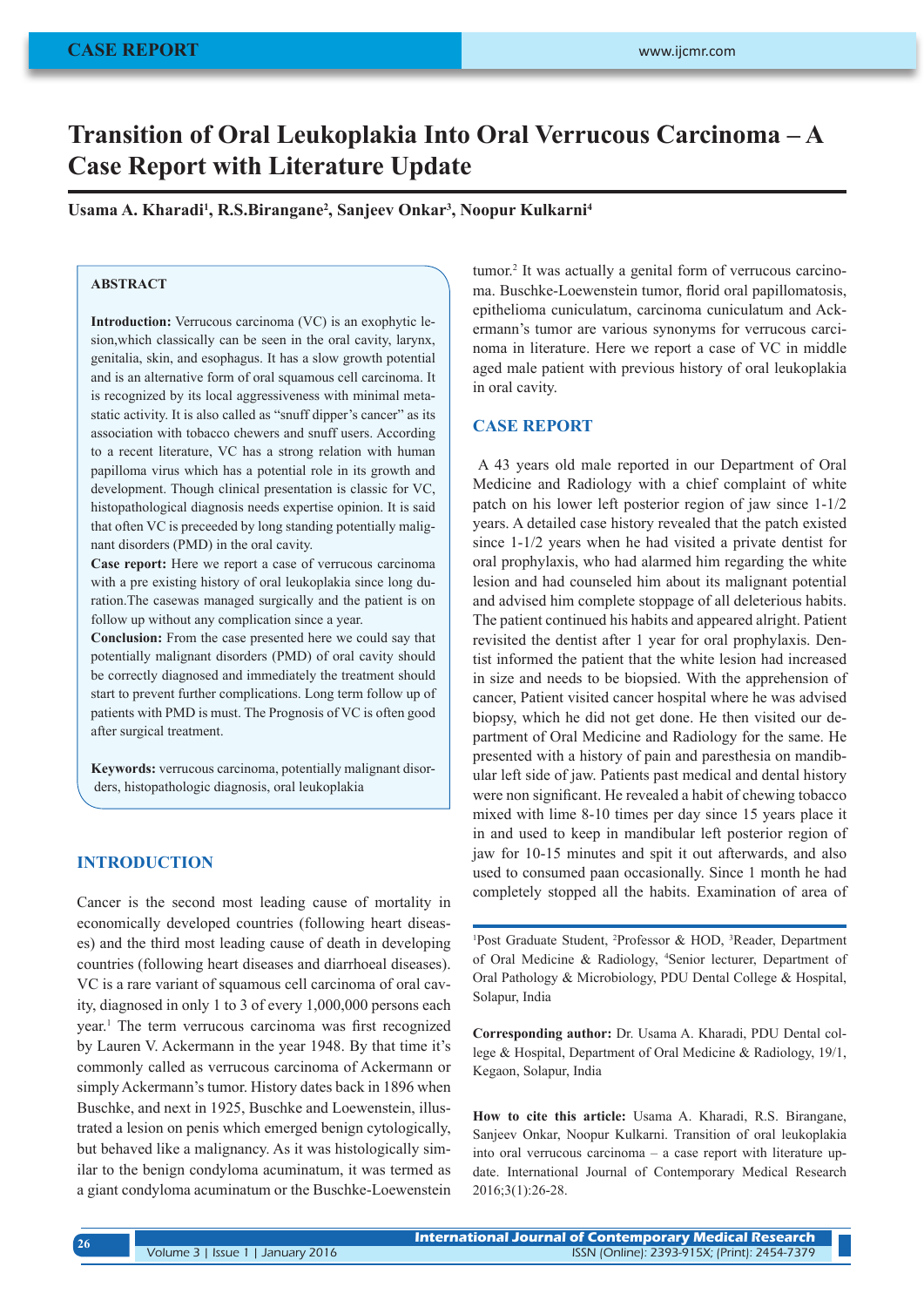chief complaint showed whitish verrucous growth in relation with 36 involving marginal and attached gingiva which was surrounded by leukoplakic patch [figure 1]. On palpation lesion was rough in consistency and non tender. 36 number tooth was grade I mobile. A single left side submandibular lymph node approximately size of 0.5x0.5 cm was found palpable which was soft, movable and non tender. Based on the clinical findings, a provisional diagnosis of Verrucous leukoplakia was made and a differential diagnosis of Verrucous carcinoma was considered. Various investigations like IOPA, cropped panoramic radiograph, CBCT, CT, blood investigations and incisional biopsy were carried out. On intraoral periapical radiograph (IOPA) severe bone loss was seen, mimicking a floating tooth appearance, but complete extent of bone loss was not appreciated on IOPA [figure 2]. In panoramic view radiolucency in alveolar crestal bone and in furcation area can be appreciated suggestive of bony invasion of lesion [Figure 3]. On CBCT, CT scan complete extent of lesion could be appreciated which was about 16.8x8.7 mm on axial CBCT [Figure 4]. On cross sectional CBCT periodontal ligament widening was noted with the adjacent premolar [Figure 5] which was not clearly noted on conventional radiograph. 3D reconstructed image by CBCT was done [Figure 6]. Incisional biopsy was done from the left buccal vestibule in region of 36 and specimen was sent for the histopath examination.The histopathological analysis in H and E section showed, epithelium with bulbous reteridges and acanthosis. There was presence of orthokeratin plugging. Individual cell keratinizationand bizarre mitotic figures were seen at places. There was nuclear hyperchromatism and cellular pleomorphism which were pointing out a diagnosis towards a malignancy [Figure 7]. Histopathologic diagnosis came was Verrucous carcinoma. Patient was opted for surgery; hemimandibulectomy along with neck dissection on left side was done. Patient is still under follow up with no metastasis or recurrence.

### **DISCUSSION**

Oral cavity and larynx are the most favored sites for verrucous carcinoma in head and neck region. It can also be found in other sites like vulva, pyriform fossa, nasal cavity, esophagus, paranasal sinuses, external auditory meatus, lacrimal duct, skin, penis, scrotum, vagina, uterine cervix, legs and perineum.<sup>3</sup> There is a predilection for males in  $6<sup>th</sup>$  or  $7<sup>th</sup>$ decades of life who are addicted to the habits of tobacco, pan chewing and snuff dipping. The case presented here is also middle aged male patient with history of tobacco and paan chewing and used to place tobacco quid in mandibular left posterior vestibular region and lesion occurred on same area around the gingiva. Clinically VC appears as papillary with pebbled surface. There can be rugae like folds with deep clefts. In some cases it showed warty fungating like masses, often surrounded by premalignant lesions or conditions. Statistics reports it to be 5% of all intraoral squamous cell



**Figure-1:** Intraoral view of lesion; **Figure-3:** Cropped panoramic view showing radiolucency in alveolar crestal bone and in furcation area.



**Figure-2:** IOPA showing severe bone loss mimicking floating tooth appearance



**Figure-4:** Axial CBCT showing extension of bone involvement; **Figure-5:** widening of periodontal ligament space with adjacent tooth



**Figure-6:** 3D reconstructed image; **Figure-7:** histopathology picture

### carcinomas.4

It can occur in various anatomical locations and in oral cavity buccal mucosa, alveolar ridge and gingiva are common sites. VC can be seen in various forms like fungating, verrucoid, papillary or cauliflower like. According to a study by Rajendran et al., they found that leukoplakia was associat-